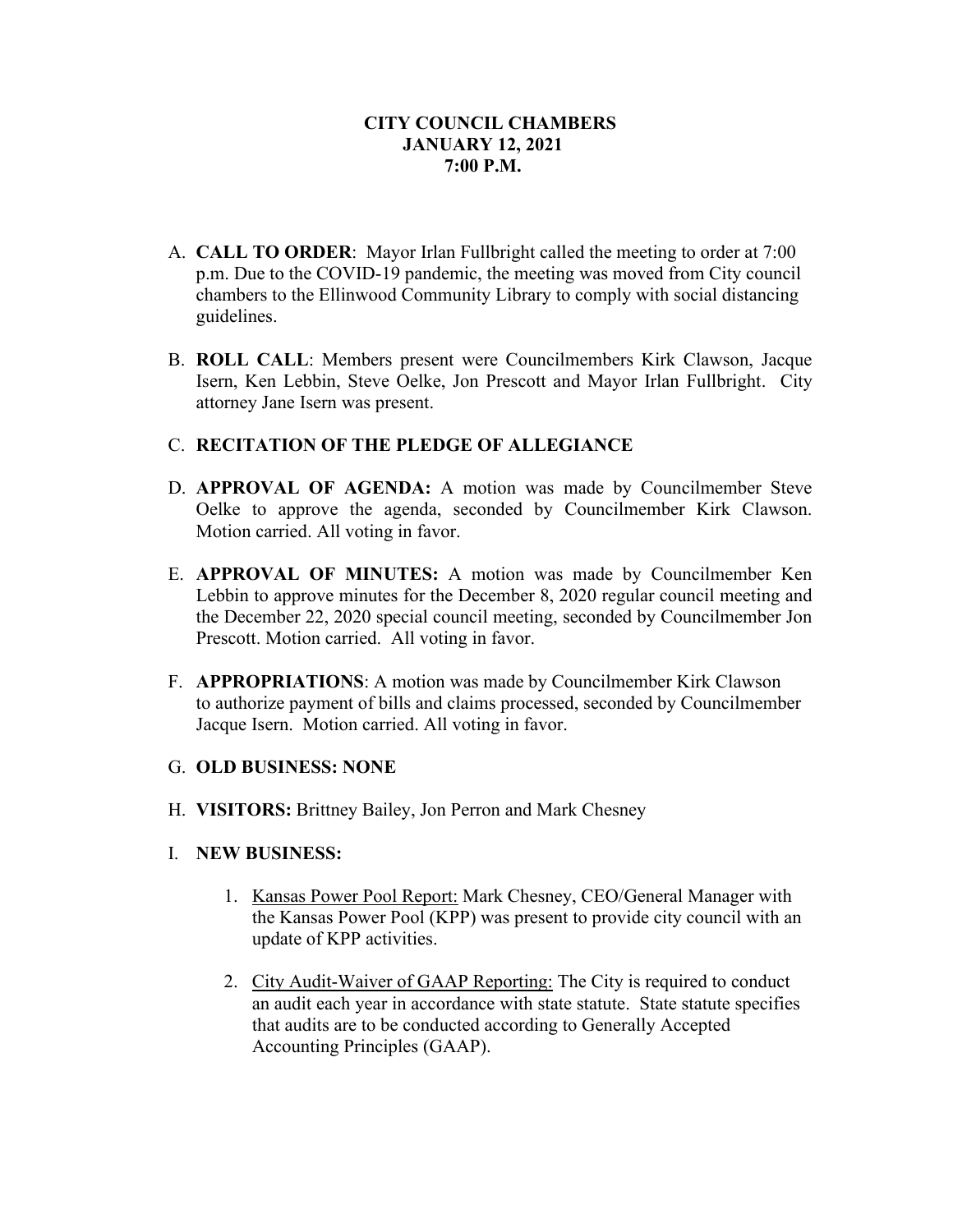State statute authorizes a municipality to pass a resolution to adopt the cash basis method of accounting and audit control. A motion was made by Councilmember Jon Prescott to adopt Resolution 011221, seconded by Councilmember Kirk Clawson. Motion carried. All present voting in favor.

- 3. EMS Salaries: After some discussion, a motion was made by Councilmember Jon Prescott to approve a \$.50 per hour raise for all parttime EMS personnel, seconded by Councilmember Steve Oelke. Motion carried. All voting in favor.
- 4. Senior Center Request: Staff explained that H & B Communications had been contacted about providing a computer upgrade to the Ellinwood Heritage Senior Center. At the December 8, 2020 council meeting, council approved up to \$1000 to H & B Communications for Ellinwood Heritage Senior Center computer upgrades. Since that meeting the Senior Center staff has contacted city staff and would like to consider other vendor options.

A motion was made by Councilmember Kirk Clawson to rescind the previous motion and approve a \$1000 direct payment to the Ellinwood Heritage Senior Center toward the cost of a computer upgrade, seconded by Councilmember Ken Lebbin. Motion carried. All voting in favor.

5. Executive Session for Discussion of Property Acquisition Related to Flood Control: An executive session is requested for discussion of the acquisition of real property relating to the flood control project. A motion was made by Councilmember Ken Lebbin to recess into executive session pursuant to KSA 75-4319(b)(6) for the purpose of discussion of the acquisition of real property related to the flood control project. Executive session will be for ten (10) minutes beginning at 8:00 p.m. until 8:10 p.m. and council will reconvene in the library at that time. Persons to remain in executive session are the governing body, city administrator and city attorney, seconded by Councilmember Jon Prescott. Motion carried. All voting in favor. The governing body recessed into executive session at 8:00 p.m.

Meeting reconvened at 8:10 pm. No action taken.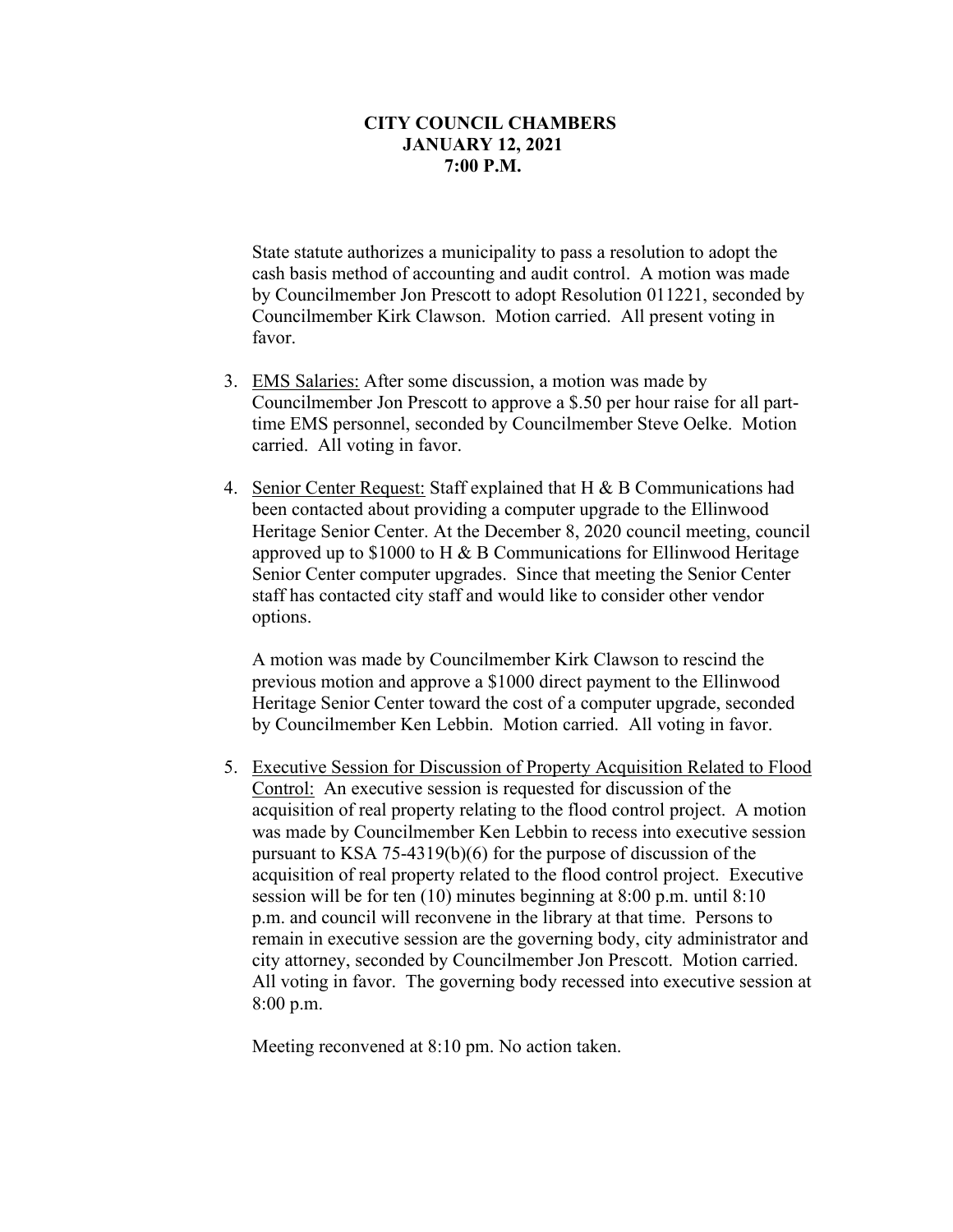- J. **REPORTS**: (These reports were given prior to executive session)
	- 1. Municipal Court Report: There was no Municipal Court Report for December, 2020.
	- 2. Utilities Production Report: Presented to Council was the Utilities Production Report.
	- 3. Staff Reports:
		- a) Staff reported he attended a kick-off meeting that discussed possible changes to the flood plain map and a very early assessment is that the entire city could be in the flood plain.
		- b) Staff reported the police department renovation is getting close to being completed.
		- c) Staff reported he attended a housing study virtual meeting yesterday.
		- d) Staff explained that city staff has been working on the Automated Meter Infrastructure (AMI) and hopes to have agreements with Kansas Power Pool at the next meeting for council's consideration.
		- e) Staff reported the fire station pad has been poured and the building is to be delivered around the first of February. Staff also reported the new water truck is ready to be placed in service and city crews are working on the new fire truck and the goal is to have the truck in service by March 1<sup>st</sup>.
		- f) Staff reported power plant crews have been doing generating training with Jim the last couple of weeks.
		- g) Staff reported police chief Bailey attended the Law Enforcement Leadership Academy. He also reported that Craig Merritt has resigned effective January 31st and police department interviews will be conducted next week.
		- h) Staff reported Nick Roth has been hired as a lineman for the electric department.
		- i) Staff reported Irlan Fullbright has retired from the EMS service effective December 31.
- K. **ADJOURNMENT**: There being no further business at this time, a motion was made by Councilmember Kirk Clawson that the meeting be adjourned, seconded by Councilmember Steve Oelke. Motion carried. All present voting in favor.